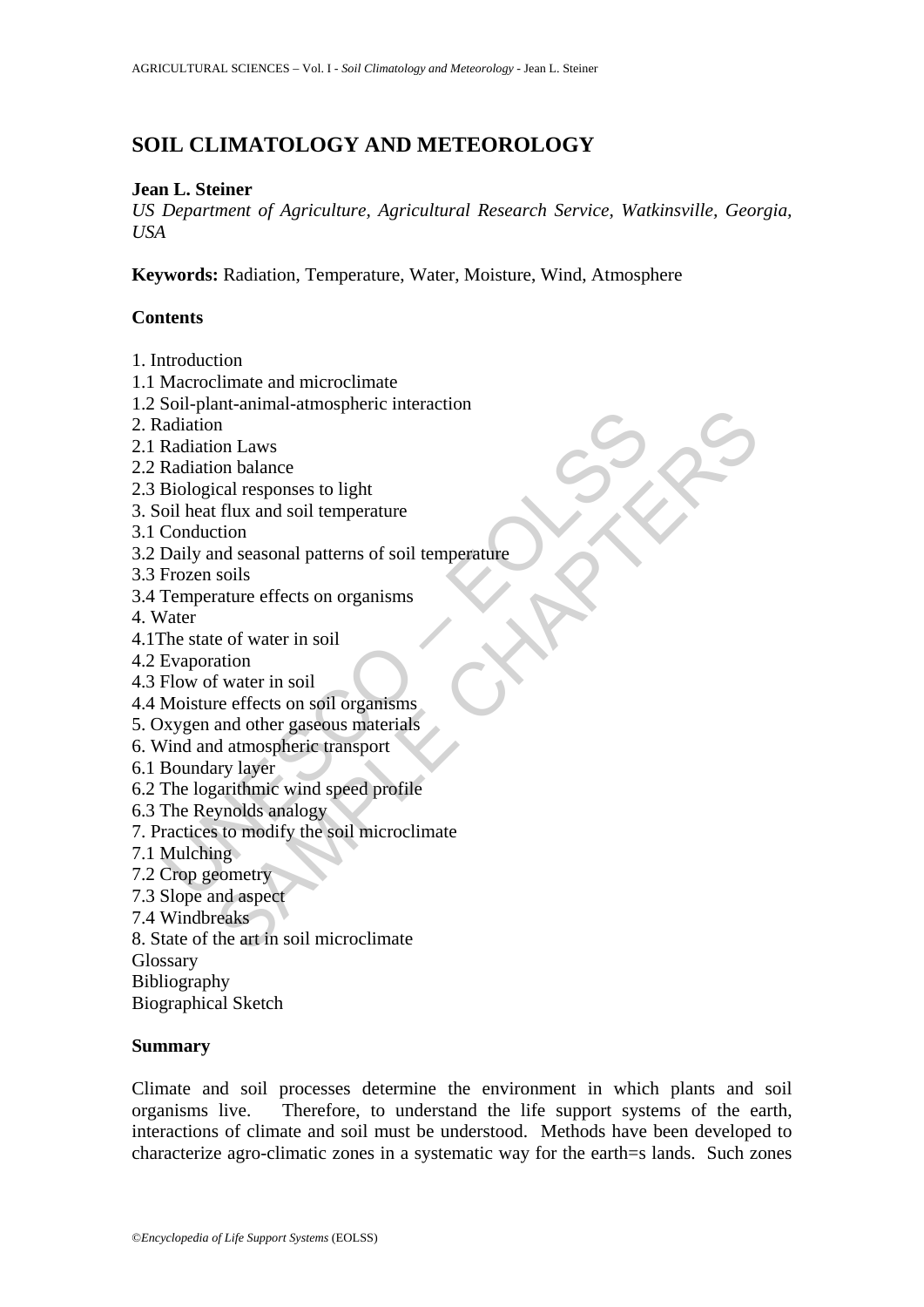are useful to determine general cropping or agricultural systems that might be suited to given location, but there is a great deal of variability of climate, soils, and topography within an agro-ecological region that can be of significance to particular organisms. The specific soil and climate environment that affects a particular organism or community of organisms is called the microclimate. This article provides an overview of radiation, temperature, water, and atmospheric properties and processes that interact to determine soil microclimate. Impacts of organisms and management on soil microclimate are also discussed. For example, the amount and type of vegetation present can have large impacts on soil microclimate. The article closes with an overview of recent measurement improvements that have improved our understanding of soil microclimate and applications of knowledge to new problems such precision farming, biotic and abiotic interactions in soils, rootzone processes, nutrient cycling, and absorption or emissions of gases from soils that are relevant to global atmospheric balances.

### **1. Introduction**

Climate and soil processes determine the environment in which plant and soil organisms live, and therefore, to understand the life support systems of the earth, interactions of climates and soils must be understood.

### **1.1 Macroclimate and microclimate**

Introduction<br>
anate and soil processes determine the environment in which plant<br>
and therefore, to understand the life support systems of the ea<br>
anates and soils must be understood.<br> **Macroclimate and microclimate**<br>
anase The distribution and anti-term is a method with the environment in the same of the conduction<br>and soil processes determine the environment in which plant and soil organizate<br>refore, to understand the life support systems o Because of the importance of interactions between climates and soils and their importance to agriculture, many methods have been developed to characterize agroclimatic potential in a systematic way for the earth's lands. One example of such a system is the Agro-ecological Zones of the United Nations Food and Agriculture Organization (FAO). Such delineations are useful to determine general cropping or agricultural systems that will likely be successful for a particular location, but there is a great deal of variability of climate, soils, and topography within an agro-ecological region that is of significance to particular organisms. To understand the environment of a particular plant or animal, it is necessary to focus at a much finer scale. The specific soil and climate environment that affects a particular organism or community of organisms is called the microclimate.

### **1.2 Soil-plant-animal-atmospheric interaction**

Every critical process of an organism is influenced by the environment around it. For terrestrial plants there is a critical interaction of soil and atmospheric processes that determine the environment and for terrestrial animals the environment of concern can be the atmosphere or the soil or a combination. Solar radiation drives the photosynthesis process, provides heat to maintain the earth's temperature, and is the energy source for all life. Radiation is greatly impacted by the atmosphere. Water is essential to all life processes and is available through the perpetual water cycle whereby water evaporates from plants and fresh and ocean waters, is transported through the atmosphere, falls to earth, is transported over and through the soil, and eventually evaporates again. Evaporation of water from plants and animals is critical to maintaining temperatures that favor healthy functioning of the organisms. For plants, water is required to maintain cells, stems, and leaves in a turgid state so that essential processes of growth and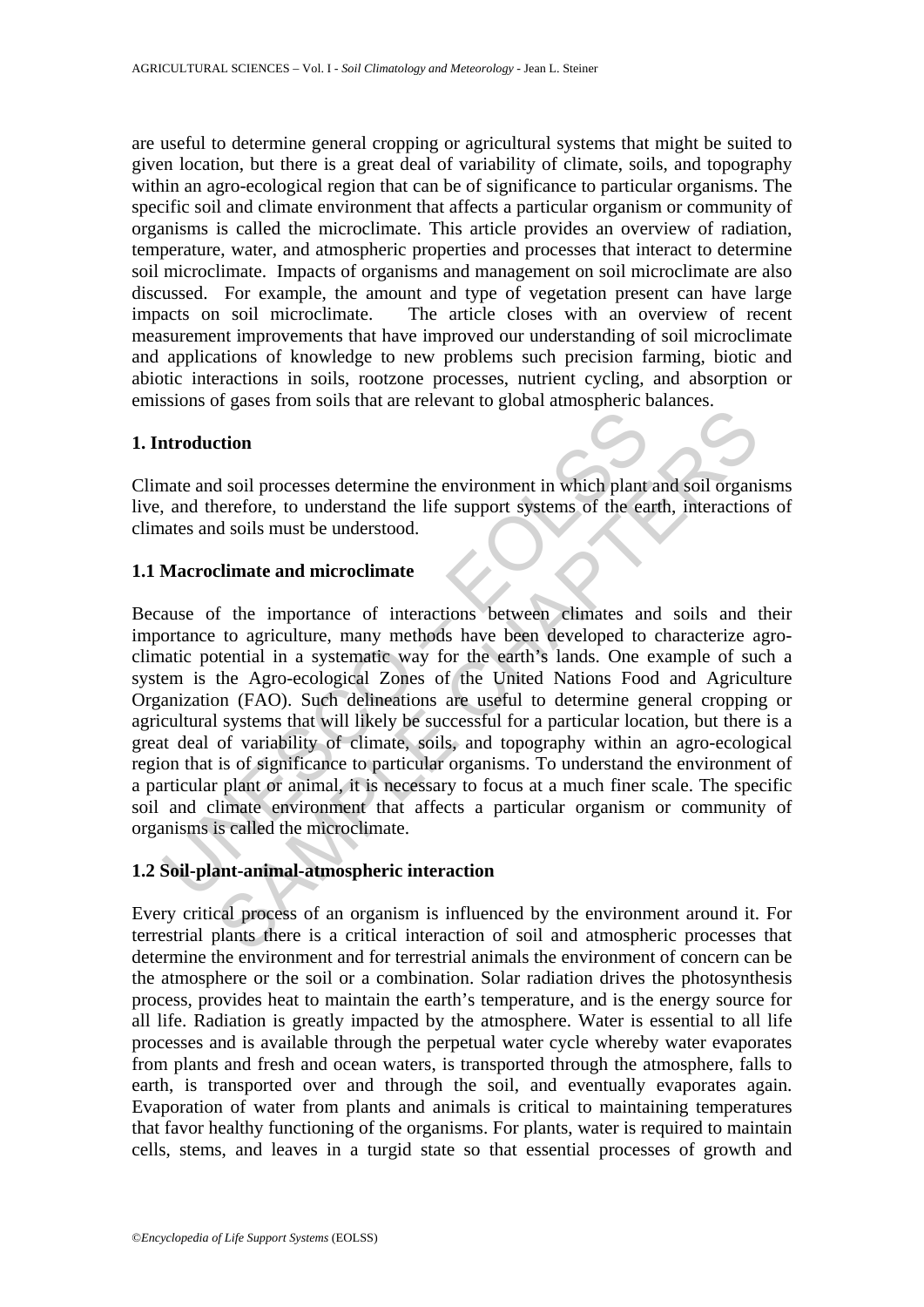metabolism can proceed. A better understanding of physical processes in the soilatmosphere system is essential to understanding environmental potentials and limitations to biological processes.

#### **2. Radiation**

The sun is the energy source that drives earth's physical and biological processes. Of the radiation reaching the earth's atmosphere, some is reflected and some is radiated back to the atmosphere, resulting in the net radiation,  $R_n$ , that provides energy to the earth. For a given horizontal surface, the energy balance, based on the principle of conservation of energy, can be expressed as:

 $R_n + G + LE + H + P = 0$ 

re G is soil heat flux, LE is the evaporative flux times torization, H is sensible heat flux, and P is photosynthesis. Altive values when the flux is toward the soil-atmosphere surface a n the flux is away from the soil-a where G is soil heat flux, LE is the evaporative flux times the latent heat of vaporization, H is sensible heat flux, and P is photosynthesis. All terms will have positive values when the flux is toward the soil-atmosphere surface and negative values when the flux is away from the soil-atmosphere interface. The  $R_n$ , G, LE, and H terms can be either positive or negative values, but for daily values,  $R_n$  is generally positive, LE is generally negative (energy flux away from the surface), and G or H can be either, depending upon the time period under consideration and seasonal weather patterns. Radiation utilized for photosynthesis, while essential, is often considered a negligible portion of the total solar energy and may be omitted from energy balance studies. When considering a layer, instead of a surface, change in energy stored within the volume of that layer must be considered.

SAMPLE CHAPTERS As the direct beam radiation enters the earth's atmosphere, part of the radiation is intercepted by gaseous molecules and scattered, part is reflected, and part is transmitted (see Figure 1). Scattered radiation is termed diffuse or sky radiation and constitutes about 30-40% of the solar radiation reaching the earth's surface in the mid-latitudes. Diffuse radiation provides light when there is cloud cover and when the sun is just below the horizon at dawn and dusk. The fraction of diffuse radiation increases when the solar beam travels a longer distance through the atmosphere, such as late in the day, at high latitude, or during winter when the sun is at a lower elevation. Nitrogen, oxygen, and other gaseous components of the atmosphere are smaller than the wavelengths  $(\lambda)$ of solar radiation. Scattering is inversely proportional to  $\lambda^4$ , so blue light is scattered about 9 times more than red light. As radiation travels through the atmosphere, the ratio of blue to red light decreases and the near infrared is enriched, relative to visible light. Diffuse radiation is important because it penetrates into canopies better than direct beam radiation and can be very important for photosynthesis in under-story plants or on lower leaves of plants.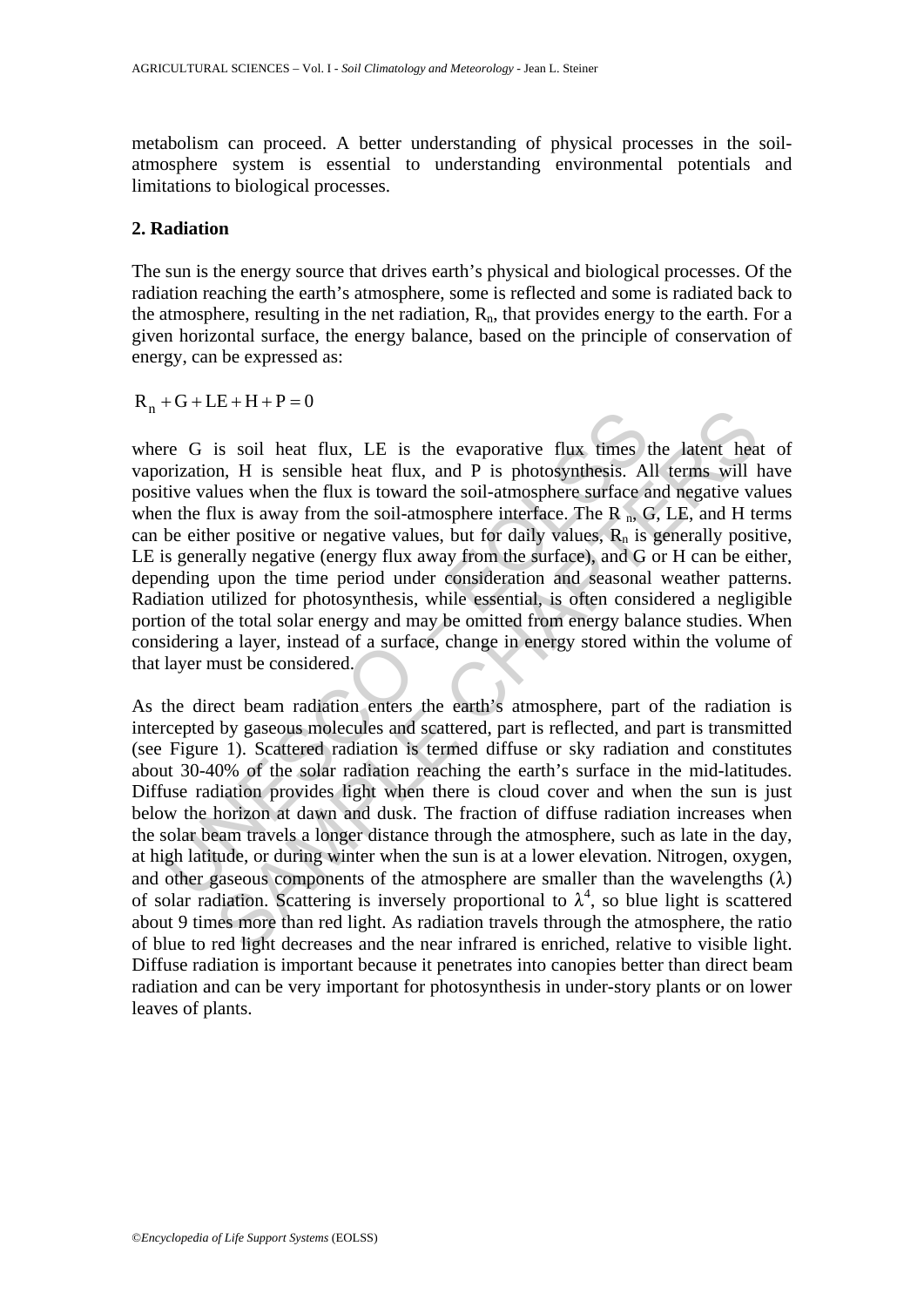

Figure 1. Solar radiation on clear and cloudy days [Source: Lutgens and Tarbuck, 1995, using data from R. G. Fleagle and J. A. Businger, An Introduction to Atmospheric Physics. 1963. Academic Press].

### **2.1 Radiation Laws**

The amount of energy reaching earth's atmosphere normal to the source (called the solar constant) is about 1370 W m<sup>-2</sup>. The velocity, c, of radiation traveling through space, or any vacuum, is  $3 \cdot 10^8$  m s<sup>-1</sup>. The wavelength,  $\lambda$ , is given by

#### λ = *c* /<sup>ν</sup>

The 1. Solar radiation on clear and cloudy days [Source: Luigens at sing data from R. G. Fleagle and J. A. Businger, An Introduction Physics. 1963. Academic Press].<br> **Radiation Laws**<br>
amount of energy reaching earth's atm bolar radiation on clear and cloudy days [Source: Lutgens and Tarbuck, 15<br>
that from R. G. Fleagle and J. A. Businger, An Introduction to Atmospheri<br>
Physics. 1963. Academic Press].<br> **ion Laws**<br> **ion Laws**<br> **ion Laws**<br> **i** where  $\nu$  is the frequency or number of cycles per second. Electromagnetic radiation has both wavelike and particle characteristics that are critical to different processes. The particle concept was described by Plank, in which electromagnetic radiation consists of a stream of particles, often called quanta. The energy, E, of each quanta is proportional to the frequency as follows:

$$
E=h\nu
$$

where *h* is Plank's constant equal to  $6.625 \cdot 10^{-34}$  J s<sup>-1</sup>. Since wavelength and frequency are inversely related, wavelength is inversely related to energy per quantum.

When radiation is intercepted by a body it is either reflected, absorbed, or transmitted. The reflectivity,  $\rho$ , absorptivity,  $\alpha$ , and transmissivity,  $\tau$ , of a body are dependent upon  $\lambda$  and

$$
\alpha(\lambda) + \rho(\lambda) + \tau(\lambda) = 1 \qquad 0 \le \alpha, \rho, \tau \le 1
$$

Reflection is generally diffuse but at low sun angles and smooth surfaces can be "specular" or direct beam. Albedo is a term used to describe reflection in the shortwave or visible waveband. On a global basis, albedo is about 30%. Soils are generally more reflective than plants. Water is a poor reflector but snow reflects a very high fraction of shortwave radiation. Variability in how plants, soils, water, and other material reflect or emit radiation in different wavelengths or wavebands provides the basis for remote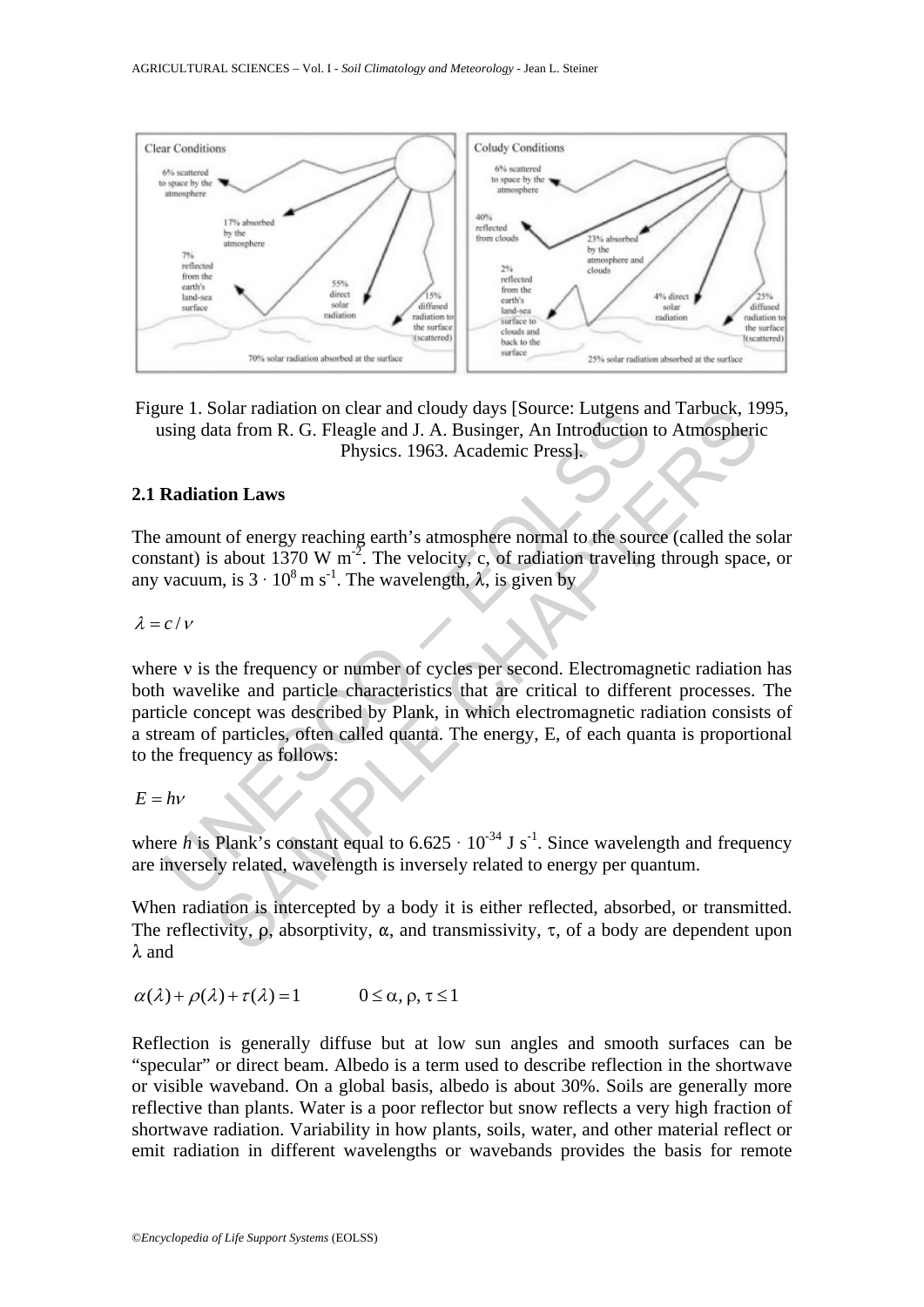sensing technologies.

According to Kirchoff's Law, the absorptivity of a material at a given wavelength is equal to the emissivity,  $\epsilon$ , at the same wavelength, i.e.,

 $\alpha(\lambda) = \varepsilon(\lambda)$ 

A body that perfectly absorbs and emits radiation at all wavelengths is called a black body. Few natural materials behave as black bodies, but may be nearly perfect absorbers and emitters in certain wavelengths or wavebands.

All bodies that are warmer than  $0<sup>°</sup>$  K emit radiation proportional to temperature with the flux intensity, I, given by

 $I = \sigma \cdot T^4$ 

where T is in <sup>o</sup>K and  $\sigma$  is the Stephan-Boltzman constant, equal to 5.37  $\cdot$  10<sup>-8</sup> W m<sup>-2</sup>  $\cdot$ K <sup>4</sup>. As described by Wien, the maximum energy per unit wavelength,  $\lambda_m$ , is given by

 $λ<sub>m</sub> = 2897 / T \mu m$ 

Then sity, i, given by<br>
To  $\tau$ <sup>4</sup><br>
Then six and  $\sigma$  is the Stephan-Boltzman constant, equal to 5.5<br>
s described by Wien, the maximum energy per unit wavelength,  $\lambda$ <br>
= 2897/T  $\mu$ m<br>
T = 6000  $^{\circ}$ K, the temperature of in <sup>o</sup>K and  $\sigma$  is the Stephan-Boltzman constant, equal to 5.37  $\cdot$  10<sup>8</sup> W m<sup>2</sup><br>ibed by Wien, the maximum energy per unit wavelength,  $\lambda_{\rm m}$ , is given by<br>/T µm<br>000 <sup>></sup>K, the temperature of the sun,  $\lambda_{\rm m}$  is 0.48 For T = 6000  $^{\circ}$ K, the temperature of the sun,  $\lambda_{m}$  is 0.48  $\mu$ m and for T = 300  $^{\circ}$ K, the earth's approximate average temperature,  $\lambda_m$  is 9.7  $\mu$ m. The waveband for the sun's radiation is about 0.15 to 4  $\mu$ m, ranging from the ultraviolet, through the visible, into the infrared. This range is considered short wave radiation in energy balance studies. The range of wavelength of the earth's radiation is  $3$  to  $80 \mu m$ , and is considered long wave radiation in energy balance studies. Figure 2 illustrates atmospheric absorption of energy at different wavelengths, and shows how solar and earth radiation are affected by atmospheric constituents.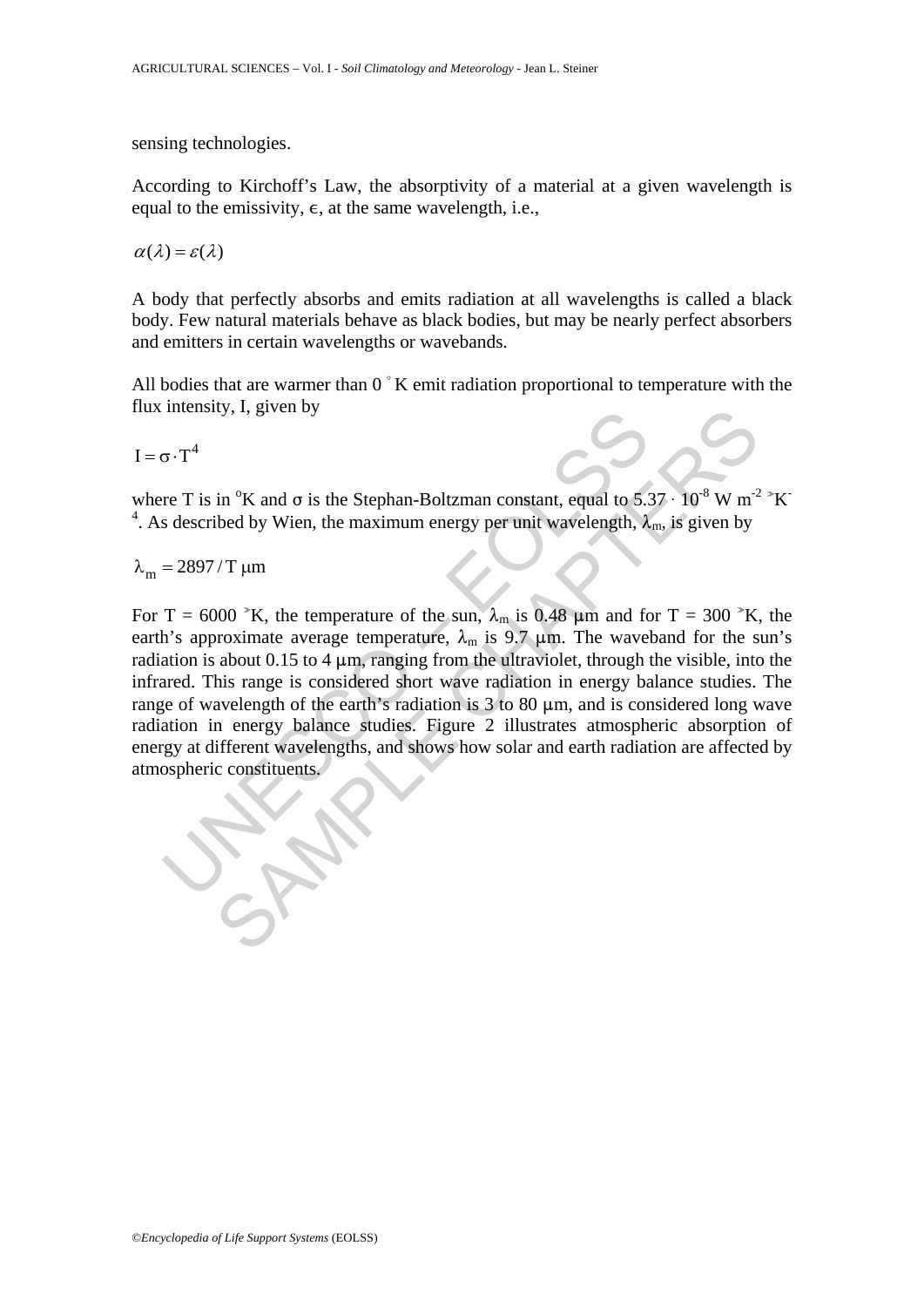

Figure 2. The emission spectrum for a body  $6000$   $\mathrm{K}$  (sun) and 300  $\mathrm{K}$  (earth) and the absorptivity of atmospheric constituents that affect the earth's radiation balance and spectral distribution of radiation at the earth's surface. (Source: Lutgens and Tarbuck, 1995, using data from R. G. Fleagle and J. A. Businger, An Introduction to Atmospheric Physics. 1963. Academic Press).

## **2.2 Radiation balance**

Energy available at the earth's surface is determined by the balance of incoming  $(\psi)$  and outgoing  $(\hat{\mathbb{I}})$  radiation in the short- (S) and long-wave (L) spectra, termed net radiation,  $R_n$  and is determined as: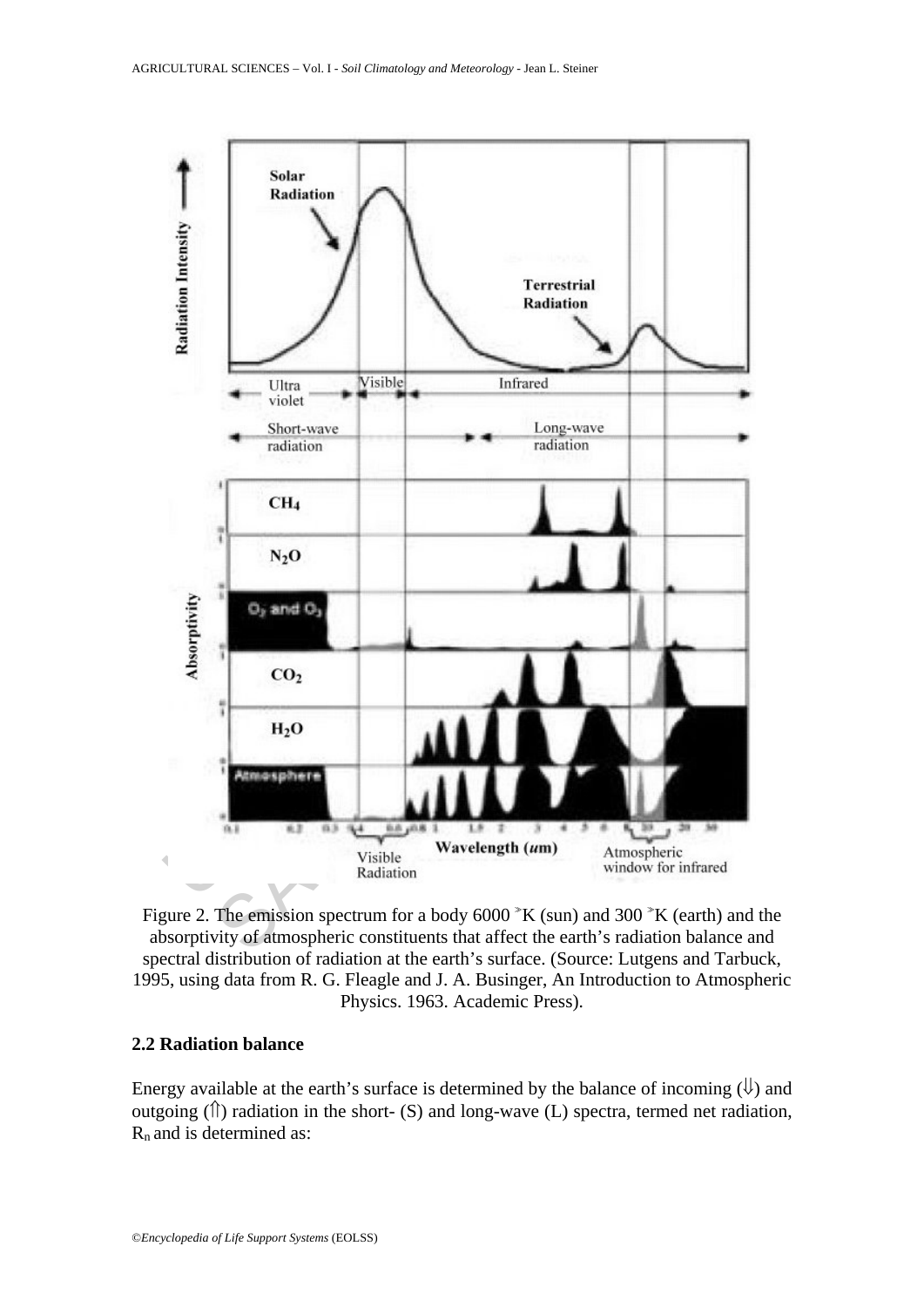$R_n = (S \cup -S \cap ) + (L \cup -L \cap )$ 

The incoming shortwave radiation is solar radiation, both direct beam and diffuse. The net long wave radiation is the balance between long wave radiation that is emitted by atmospheric molecules, particles and clouds, counter balanced by radiation emitted by the earth. Since the temperature of the sky is cooler than that of the earth, there is a net loss of energy from the earth to the atmosphere by longwave radiation.

In ecological and agricultural sciences, it is of great importance to know the portion of incoming radiation that is intercepted by plants, because radiation intercepted by plants in the visible waveband determines potential photosynthesis. Additionally, interception of light across the entire spectrum determines the energy that drives potential transpiration. The fraction of radiation that is not intercepted by plants or other bodies and reaches the soil surface determines the energy that drives evaporation of water from soils and heating and cooling of the soil.

In plant canopies consisting of randomly distributed leaves, light transmission can be described as an exponential function of the leaf area index, LAI, as given below:

 $I/I_0 = e^{-kLAI}$ 

spiration. The fraction of radiation that is not intercepted by plaar<br>reaches the soil surface determines the energy that drives evaporation<br>and heating and cooling of the soil.<br>Jant canopies consisting of randomly distri n. In traction or radiation that is not intercepted by plants or other boost.<br>In the raction or radiation that is not intercepted by plants or other booster for the energy that drives evaporation of water free<br>large and co where k is an extinction coefficient. Although most crop canopies do not have randomly oriented leaves, they can still be adequately described by the above equation, with k varying with canopy characteristics such as plant height and general plant shape; leaf size, shape, and orientation; and plant spacing, and row direction. For most crops and many other plant communities, light interception approaches the maximum when the leaf area index, the area of leaf per unit area of soil, reaches about 3.

# **2.3 Biological responses to light**

Light has many impacts on organisms, including photosynthesis, respiration, photomorphogenesis, and germination for plants. Many plant physiological functions such as fruiting can be affected by spectral qualities of light. Humans also respond to light quality and quantity with depression being more prevalent in high latitudes during winter months

### **3. Soil heat flux and soil temperature**

Soil provides the environment for plant roots and a diverse array of organisms. Nutrients are stored and cycled in the soil and are released in forms available to organisms through chemical and biological processes. Since temperature is an important controlling factor in biological and chemical function, it is important to understand how heat flows into and out of the soil, and the patterns of soil temperature that prevail. Flow of heat in the soil is primarily by conduction. In some circumstances, heat flux by convection is important. An example would be when water of an appreciably different temperature from the soil infiltrates, and the soil temperature changes as water fills soil pores.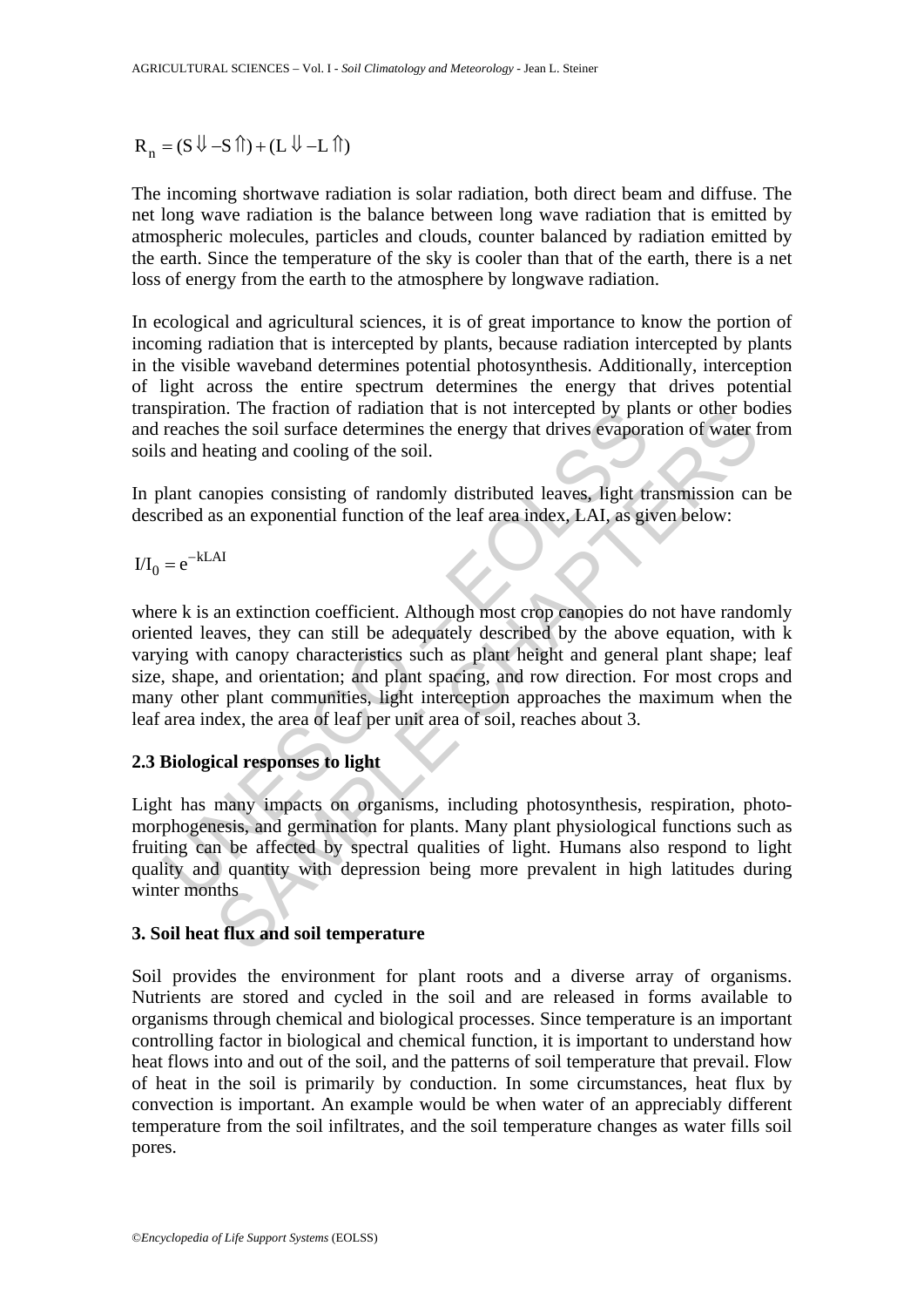- -
- -
- -

# TO ACCESS ALL THE **26 PAGES** OF THIS CHAPTER, Visi[t: http://www.eolss.net/Eolss-sampleAllChapter.aspx](https://www.eolss.net/ebooklib/sc_cart.aspx?File=E5-24-01-07)

#### **Bibliography**

Brutsaert, W. 1982. Evaporation into the atmosphere. Kluwer Academic Publishers. [gives a detailed discussion of basic processes in the energy balance, soil heat flux and soil temperature as well as soil water balance.]

Buchan, Graeme D. 1996. Ode to H<sub>2</sub>O. J. Soil and Water Conservation. 51:467-470. [gives an informative description of unique properties of water and impacts of water in critical earth and life processes.]

Evett, S. R.. 1999. Energy and water balances at soil-plant-atmosphere interfaces. Pp. A-129 to A.-185, In Sumner, Malcolm E. (ed.) CRC Handbook of Soil Science, CRC Press, Boca Raton, FL. [quantitative treatment of the processes, with particular detail on net radiation and soil heat flux.]

Hillel. D. 1971. Soil and Water. Physical principles and processes. Academic Press. New York. [soil physics text book covers key principles]

r balance.]<br>
than, Graeme D. 1996. Ode to H<sub>2</sub>O. J. Soil and Water Conservation. 51:467-470<br>
empirion of unique properties of water and impacts of water in critical earth and l<br>
t, S. R.. 1999. Energy and water balances at e.]<br>
e.]<br>
e.new D. 1996. Ode to H;O. J. Soil and Water Conservation. 51:467-470. [gives an inform<br>
fr unique properties of water and impacts of water in critical earth and life processes.]<br>
from the processes, with particu Klute, A. 1986. Methods of Soil Analysis. Part 1. Physical and Mineralogical Methods. (2<sup>nd</sup> Edition). No. 9, Agronomy Monograph Series, American Society of Agronomy, Inc. and Soil Sci. Society of America, Inc., Madison, Wisconsin, USA. [descriptions of instrumentation and methods to measure soil physical properties that affect heat and vapor flow in soils].

Lutgens, F. K. and E. J. Tarbuck. 1995. The Atmosphere. 6<sup>th</sup> Edition. Prentice Hall, Englewood Cliffs, New Jersey. [describes basic meteorologic climatic processes that determine microclimate].

Monteith, J.L. and M.H. Unsworth. 1990. Principles of Environmental Physics, 2<sup>nd</sup> Ed. Edward Arnold Limited, London. [gives an excellent discussion of basic physical principles and how they apply to practical environmental physics problems of a wide variety.]

Pearcy, R.W., J. Ehleringer, H.A. Mooney and P.W. Rundel. 1989. Plant physiological ecology. Chapman & Hall, London. [gives a good overview of instrumentation and field measurement principles applicable to a wide range of ecological and agricultural studies.]

Rosenberg, N.J., B.L. Blad, and S.B. Verma. 1983. Microclimate, the biological environment. John Wiley & Sons, New York. [gives basic principles about micrometeorolgy].

Steiner, J. L. 1994. Crop residue effects on water conservation. pp. 41-76 *In* Unger, P. W. [ed.]. Managing Agricultural Residues. Lewis Publ., Boca Raton, Florida. [describes crop residue effects on soil microclimatic processes and implications for water conservation].

#### **Website for additional information:**

http://www.fao.org/WAICENT/FAOINFO/AGRICULT/AGL/agll/aez.htm [describes the Food and Agriculture Organization's approach to Agro-ecological zoning using information about soils, climate, topography, and other factors]

#### **Biographical Sketch**

**Jean L. Steiner** is a Research Leader at the U.S. Department of Agriculture, Agricultural Research Service, Grazinglands Research Laboratory in El Reno, Oklahoma, leading research programs related to climate, water, and natural resource management. She is a Kansas native and received a B.A. (1974) from Cornell College, Mt. Vernon, Iowa, and M.S. (1979) and Ph.D. (1983) degrees from Kansas State University. Following a short post-doctoral research assignment with CSIRO Irrigation Research Centre